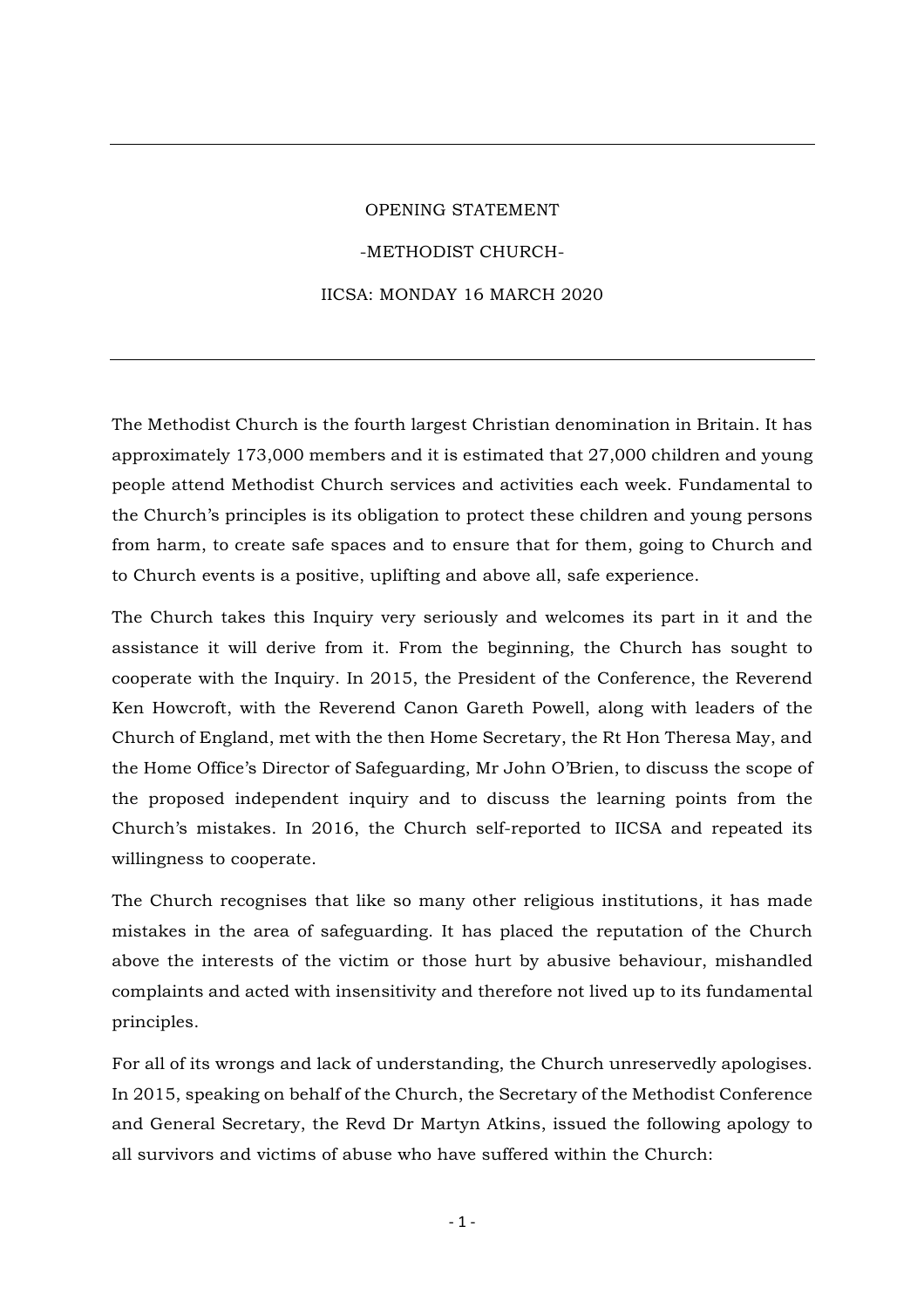"On behalf of the Methodist Church in Britain I want to express an unreserved apology for the failure of its current and earlier processes fully to protect children, young people and adults from physical and sexual abuse inflicted by some ministers in Full Connexion and members of the Methodist Church. That abuse has been inflicted by some Methodists on children, young people and adults is and will remain a deep source of grief and shame to the Church.

The Church has not always listened properly to those abused or cared for them, and this is deeply regrettable. In respect of these things it has, as a Christian Church, clearly failed to live in ways that glorify God and honour Christ."

That apology was and always has been heartfelt and sincere. The Church recognises that this does not mean it has managed to deal with every case to the standard to which it would aspire.

The Church understands that an apology means nothing unless it is followed up with concrete actions and what follows is a very brief outline of its work in safeguarding over the last nearly 30 years.

During this time, the Church has continued to listen, learn and act to make it a safer place.

In 1993, after lobbying Government to introduce police checks on youth workers, the church brought out its first guidance and policy in this area. In 2003, the Church appointed a Connexional Safeguarding Adviser and introduced safeguarding training for all those working directly with children and young people. Record keeping of safeguarding concerns commenced and relationships were forged with statutory agencies. This was followed by a Presidential Inquiry in 2011, a fact finding and lesson learning exercise which made various recommendations, including looking at how a culture change could be effected, at the resourcing of safeguarding staff and responding to serious incidents. In 2012, the Church announced a Past Cases Review of all safeguarding cases and concerns going back to 1950. That Review reported in 2015 and it was a pivotal moment in the development of safeguarding within the Church. It sought to recognise the full extent of past abuse and to embark on a programme of change which continues to this day.

This was followed by a further review in 2017 based on a series of sample audits and other reviews have followed.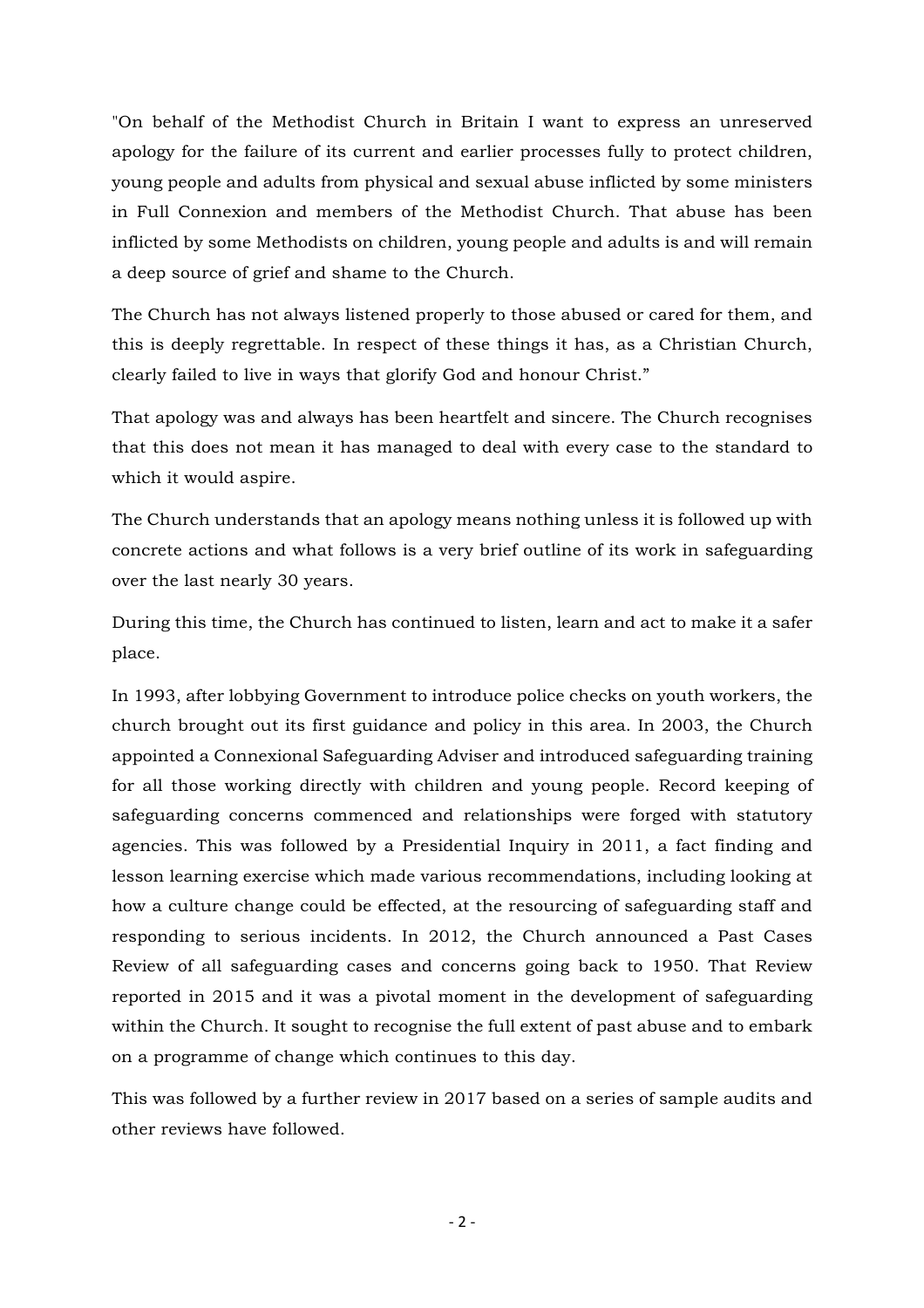Within the witness statements of the Secretary of the Conference Revd Dr Jonathan Hustler and the Director of Safeguarding Tim Carter there is clear evidence of not just good intentions but good practice in safe recruitment, training, policy development, reporting and the establishment of close relationships with statutory child protection authorities.

A Survivors' Advisory Group was set up in response to a recommendations from the PCR to engage with and learn from the perspectives of survivors. Some of the outcomes of this group include drafting a publication giving a survivor's perspective on current Church mission work, producing a leaflet welcoming survivors in every church and creating seats on the Church's Safeguarding Committee and the Safeguarding Training Group for survivors. The Church is grateful to the members of the group for their courage and their commitment to safeguarding.

The Church's commitment to safeguarding is clear but that does not mean that it always gets it right. The Church knows that the only credible way to move forward is through listening to feedback and regularly reviewing procedures and practice.

This afternoon, the Inquiry will hear from witness PR-A10. The Church deeply regrets the hurt that this witness has experienced. The Church has failed her twice in the handling of her complaints: first at the time of her abuse over 20 years ago when she reported it to the police. Second, in much more recent times, when she reported the Minister who responded to her complaint at the time to a Church Disciplinary Panel.

The Church is saddened that PR-A10's experience of the complaints and discipline procedure has been such an overwhelming disappointment to her and apologises for the ways in which she has been hurt during that process. The Church will work to ensure that it does not happen again.

In the summer of 2019, before PRA-10's statement was received, the Methodist Conference resolved to undertake a review of the complaints and discipline process. What the Church has heard from PRA-10 has reinforced the urgent need for that review.

Her comments and recommendations will be put before the reviewing body for consideration. This is consistent with the statement in an earlier hearing of this Inquiry that survivors are to be considered as an asset to a religious institution and not an embarrassment. The Church knows from the invaluable work of the Survivor's Advisory Group that survivors can offer considerable help to faith groups.